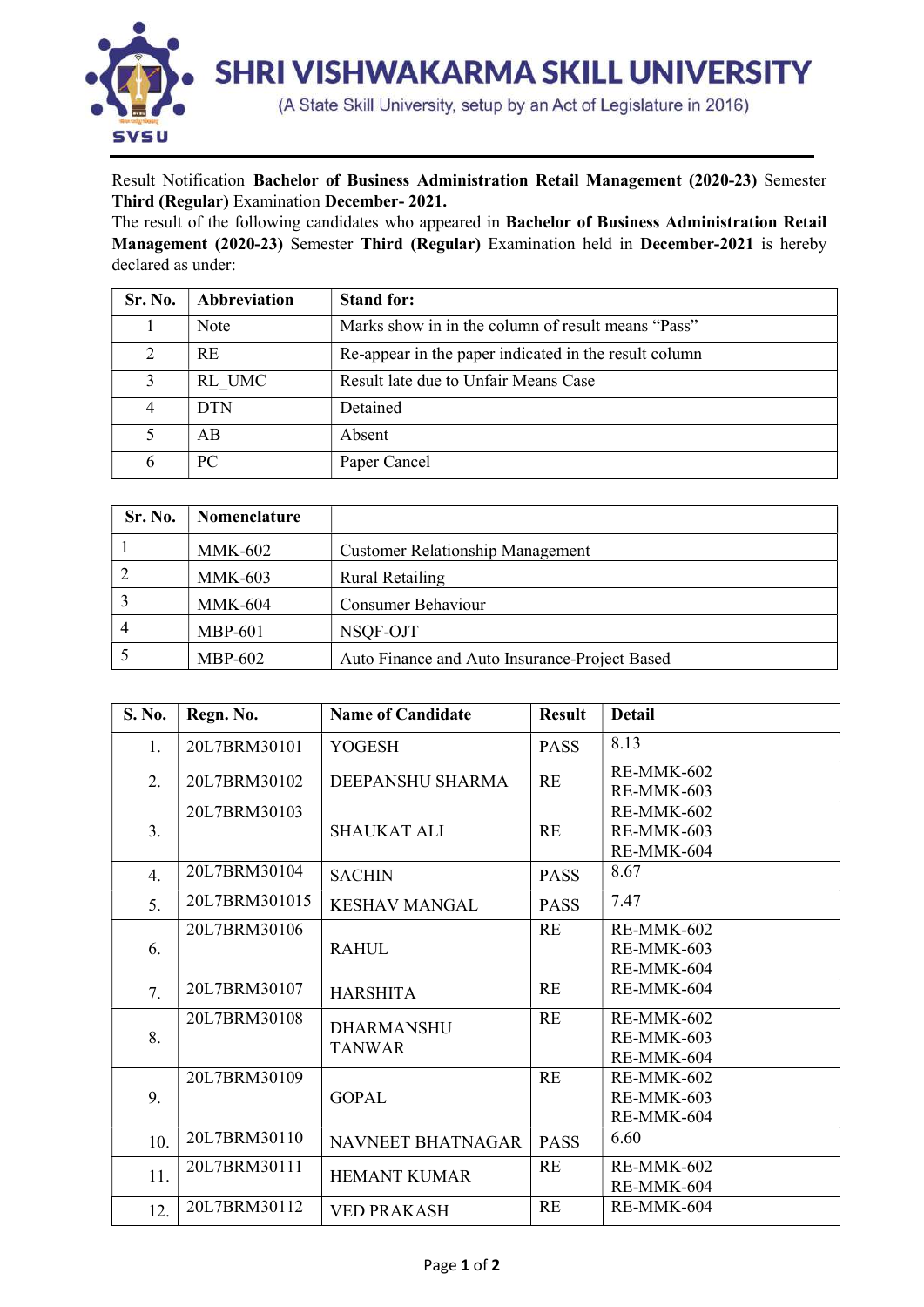| S. No. | Regn. No.    | <b>Name of Candidate</b> | <b>Result</b>          | <b>Detail</b>                                                        |
|--------|--------------|--------------------------|------------------------|----------------------------------------------------------------------|
| 13.    | 20L7BRM30115 | <b>SAKSHI CHAUHAN</b>    | <b>PASS</b>            | 8.73                                                                 |
| 14.    | 20L7BRM30117 | <b>YASHPAL</b>           | <b>RE</b>              | RE-MMK-602<br>RE-MMK-603<br>RE-MMK-604                               |
| 15.    | 20L7BRM30118 | <b>HARSH</b>             | <b>RE</b>              | 8.07                                                                 |
| 16.    | 20L7BRM30119 | <b>SOURAV</b>            | RE                     | RE-MMK-602                                                           |
| 17.    | 20L7BRM30120 | <b>GARVIT CHHONKAR</b>   | RE                     | RE-MMK-602                                                           |
| 18.    | 20L7BRM30121 | <b>ARSH TEWATIA</b>      | <b>PASS</b>            | 6.33                                                                 |
| 19.    | 20L7BRM30122 | <b>SNEHA</b>             | <b>PASS</b>            | 7.40                                                                 |
| 20.    | 20L7BRM30123 | <b>RAKESH</b>            | RE                     | RE-MMK-604                                                           |
| 21.    | 20L7BRM30124 | <b>VIVEK SHARMA</b>      | <b>RE</b>              | RE-MMK-602<br>RE-MMK-604                                             |
| 22.    | 20L7BRM30125 | <b>JATIN CHOPRA</b>      | RE                     | RE-MMK-602<br>RE-MMK-603<br>RE-MMK-604<br>$AB-MBP-601$<br>AB-MBP-602 |
| 23.    | 20L7BRM30126 | <b>RITIK</b>             | RE                     | RE-MMK-602<br>RE-MMK-604                                             |
| 24.    | 20L7BRM30127 | <b>PRADEEP</b>           | $EEC+1$<br><b>YEAR</b> | <b>UMC</b>                                                           |
| 25.    | 20L7BRM30128 | SHIVANAND SHARMA         | RE                     | RE-MMK-602<br>RE-MMK-604                                             |
| 26.    | 20L7BRM30129 | <b>BHARAT</b>            | <b>PASS</b>            | 8.20                                                                 |

Dated: 10/06/2022 Examination Department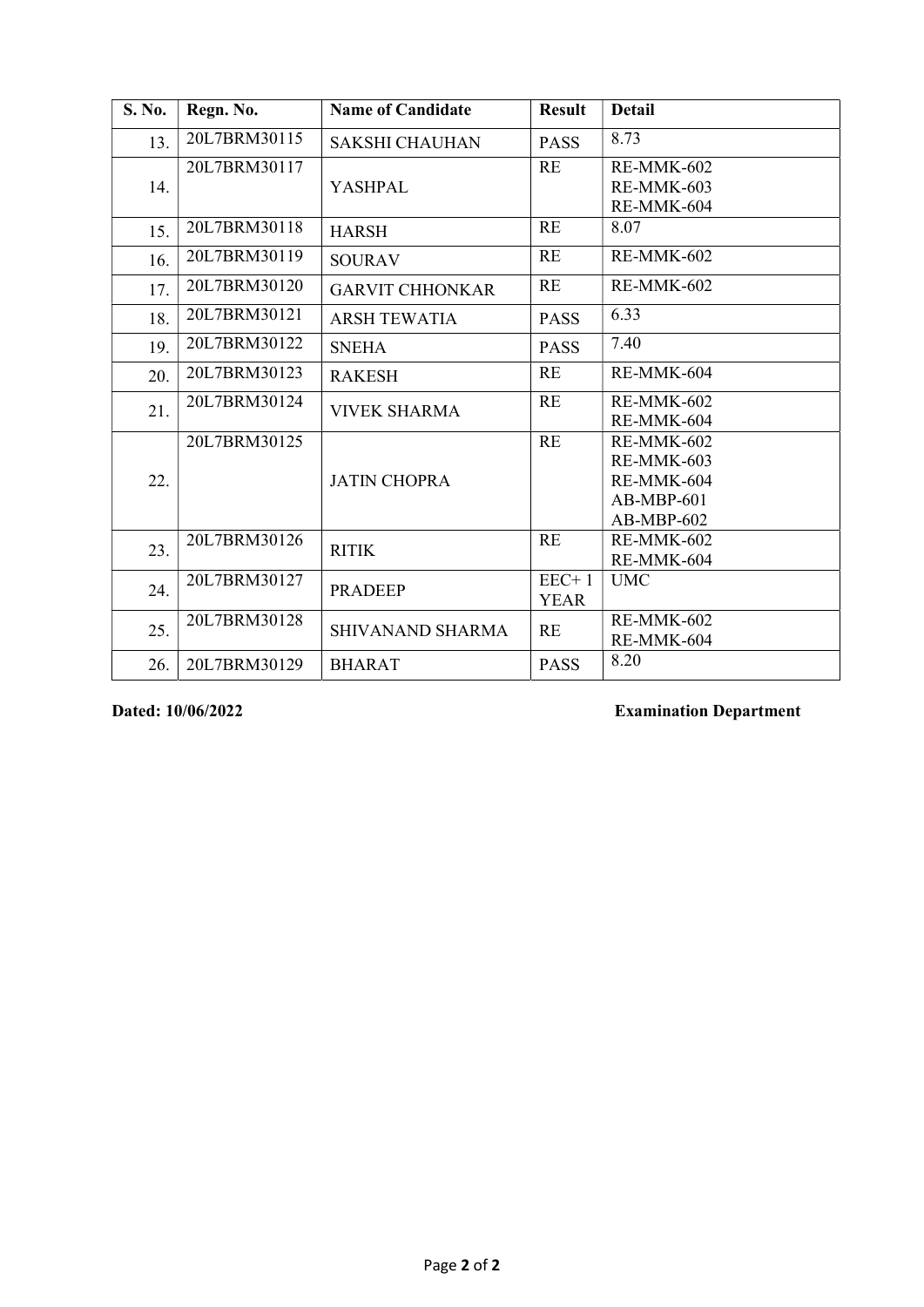## Bachelor of Business Administration Retail Management (2020-23)

Third Semester (Regular)- December, 2021

| <b>Subject Name</b>  |                      |                             | Customer      |               |                | <b>Rural Retailing</b> |                 |                |      | Consumer                |                |      | <b>NSOF-OJT</b> |                | <b>Auto Finance</b> |      |                |                   |
|----------------------|----------------------|-----------------------------|---------------|---------------|----------------|------------------------|-----------------|----------------|------|-------------------------|----------------|------|-----------------|----------------|---------------------|------|----------------|-------------------|
| <b>Subject Code</b>  |                      |                             | <b>MMK602</b> |               |                | <b>MMK603</b>          |                 |                |      | <b>MMK604</b>           |                |      | <b>MBP601</b>   |                | <b>MBP602</b>       |      |                |                   |
| <b>Credit</b>        |                      |                             | 4             |               |                |                        | 4               |                |      | $\overline{\mathbf{4}}$ |                |      | 12              |                |                     | 6    |                | <b>SGPA</b>       |
| <b>Maximum Marks</b> |                      |                             | 30            | 70            | 100            | 30                     | 70              | 100            | 30   | 70                      | 100            | 245  | 105             | 350            | 70                  | 30   | 100            |                   |
|                      | <b>Minimum Marks</b> |                             | 12            | 28            | 40             | 12                     | 28              | 40             | 12   | 28                      | 40             | 98   | 42              | 140            | 28                  | 12   | 40             |                   |
| <b>S. No.</b>        | <b>Roll Number</b>   | <b>Student's Name</b>       |               | <b>Theory</b> |                |                        |                 |                |      |                         |                |      |                 |                |                     |      |                |                   |
|                      |                      |                             | Int.          | Ext.          | Grade          | Int.                   | Ext.            | Grade          | Int. | Ext.                    | Grade          | Int. | Ext.            | Grade          | Int.                | Ext. | Grade          |                   |
|                      | 20L7BRM30101         | <b>YOGESH</b>               | 26            | 35            | $B+$           | 26                     | 36              | $B+$           | 25   | 48                      | $\mathbf{A}$   | 219  | 75              | $A+$           | 55                  | 19   | $\mathbf{A}$   | 8.13              |
| $ 2\rangle$          | 20L7BRM30102         | DEEPANSHU SHARMA            | 15            | 12            | $\mathbf F$    | 18                     | 14              | F              | 14   | 30                      | $\mathbf{P}$   | 216  | 57              | $\mathbf{A}$   | 40                  | 15   | B              | RE-MMK-602        |
|                      |                      |                             |               |               |                |                        |                 |                |      |                         |                |      |                 |                |                     |      |                | RE-MMK-603        |
|                      |                      |                             |               |               |                |                        |                 |                |      |                         |                |      |                 |                |                     |      |                | RE-MMK-602        |
| 3                    | 20L7BRM30103         | <b>SHAUKAT ALI</b>          | 16            | $\theta$      | $\overline{F}$ | 21                     | 20              | ${\bf F}$      | 17   | $\theta$                | F              | 215  | 58              | A              | 49                  | 20   | $B+$           | RE-MMK-603        |
|                      |                      |                             |               |               |                |                        |                 |                |      |                         |                |      |                 |                |                     |      |                | RE-MMK-604        |
| $\overline{4}$       | 20L7BRM30104         | <b>SACHIN</b>               | 28            | 35            | $B+$           | 25                     | 43              | $B+$           | 26   | 59                      | $A+$           | 207  | 85              | $A+$           | 65                  | 28   | $\overline{O}$ | 8.67              |
| 5                    | 20L7BRM30105         | <b>KESHAV MANGAL</b>        | 19            | 31            | $\mathbf C$    | 19                     | $\overline{35}$ | $\mathcal{C}$  | 22   | 47                      | $B+$           | 210  | 82              | $A+$           | 52                  | 23   | $\mathbf{A}$   | 7.47              |
|                      |                      |                             |               |               |                |                        |                 |                |      |                         |                |      |                 |                |                     |      |                | RE-MMK-602        |
| 6                    | 20L7BRM30106         | RAHUL                       | 18            | 20            | $\mathbf F$    | 16                     | 23              | ${\bf F}$      | 14   | $\overline{3}$          | ${\bf F}$      | 216  | 47              | A              | 32                  | 12   | $\mathbf{P}$   | RE-MMK-603        |
|                      |                      |                             |               |               |                |                        |                 |                |      |                         |                |      |                 |                |                     |      |                | RE-MMK-604        |
| $\overline{7}$       | 20L7BRM30107         | <b>HARSHITA</b>             | 28            | 36            | $B+$           | 25                     | 29              | $\mathbf C$    | 26   | 25                      | $\overline{F}$ | 231  | 69              | $A+$           | 59                  | 19   | $\mathbf{A}$   | RE-MMK-604        |
|                      |                      |                             |               |               |                |                        |                 |                |      |                         |                |      |                 |                |                     |      |                | RE-MMK-602        |
| $\vert 8$            | 20L7BRM30108         | <b>DHARMANSHU TANWAI 16</b> |               | 9             | $\overline{F}$ | 22                     | 18              | $\overline{F}$ | 21   | $\overline{7}$          | F              | 234  | 53              | $A+$           | 53                  | 18   | $\mathsf{A}$   | <b>RE-MMK-603</b> |
|                      |                      |                             |               |               |                |                        |                 |                |      |                         |                |      |                 |                |                     |      |                | RE-MMK-604        |
|                      |                      |                             |               |               |                |                        |                 |                |      |                         |                |      |                 |                |                     |      |                | RE-MMK-602        |
| $\overline{9}$       | 20L7BRM30109         | <b>GOPAL</b>                | 16            | 8             | F              | 23                     | 15              | $\mathbf{F}$   | 16   |                         | $\overline{F}$ | 221  | 77              | $A+$           | 39                  | 17   | B              | RE-MMK-603        |
|                      |                      |                             |               |               |                |                        |                 |                |      |                         |                |      |                 |                |                     |      |                | RE-MMK-604        |
| 10                   | 20L7BRM30110         | NAVNEET BHATNAGAR           | 18            | 34            | $\mathcal{C}$  | 21                     | 31              | $\mathsf{C}$   | 22   | 54                      | $\mathbf{A}$   | 156  | 69              | $B+$           | 49                  | 16   | $B+$           | 6.60              |
| 11                   | 20L7BRM30111         | <b>HEMANT KUMAR</b>         | 25            | 22            | $\mathbf{F}$   | 18                     | 35              | $\mathcal{C}$  | 26   | 18                      | F              | 209  | 68              | A              | 59                  | 22   | $A+$           | <b>RE-MMK-602</b> |
|                      |                      |                             |               |               |                |                        |                 |                |      |                         |                |      |                 |                |                     |      |                | RE-MMK-604        |
| 12                   | 20L7BRM30112         | <b>VED PRAKASH</b>          | 19            | 41            | $B+$           | 20                     | 30              | $\mathcal{C}$  | 21   | 15                      | ${\bf F}$      | 209  | 65              | A              | 55                  | 24   | $\mathbf{A}$   | RE-MMK-604        |
| 13                   | 20L7BRM30115         | <b>SAKSHI CHAUHAN</b>       | 26            | 49            | $\mathbf{A}$   | 28                     | 42              | $\mathbf{A}$   | 28   | 29                      | $\, {\bf B}$   | 236  | 97              | $\overline{O}$ | 65                  | 23   | $A+$           | 8.73              |
|                      |                      |                             |               |               |                |                        |                 |                |      |                         |                |      |                 |                |                     |      |                | RE-MMK-602        |
| 14                   | 20L7BRM30117         | <b>YASHPAL</b>              | 26            | 11            | $\mathbf{F}$   | 20                     | 19              | ${\bf F}$      | 25   | 9                       | F              | 221  | 60              | $A+$           | 55                  | 22   | A              | RE-MMK-603        |
|                      |                      |                             |               |               |                |                        |                 |                |      |                         |                |      |                 |                |                     |      |                | RE-MMK-604        |
| 15                   | 20L7BRM30118         | <b>HARSH</b>                | 19            | 29            | $\mathsf{C}$   | 19                     | 45              | $B+$           | 22   | 49                      | $\mathbf{A}$   | 206  | 74              | $A+$           | 59                  | 24   | $A+$           | 8.07              |